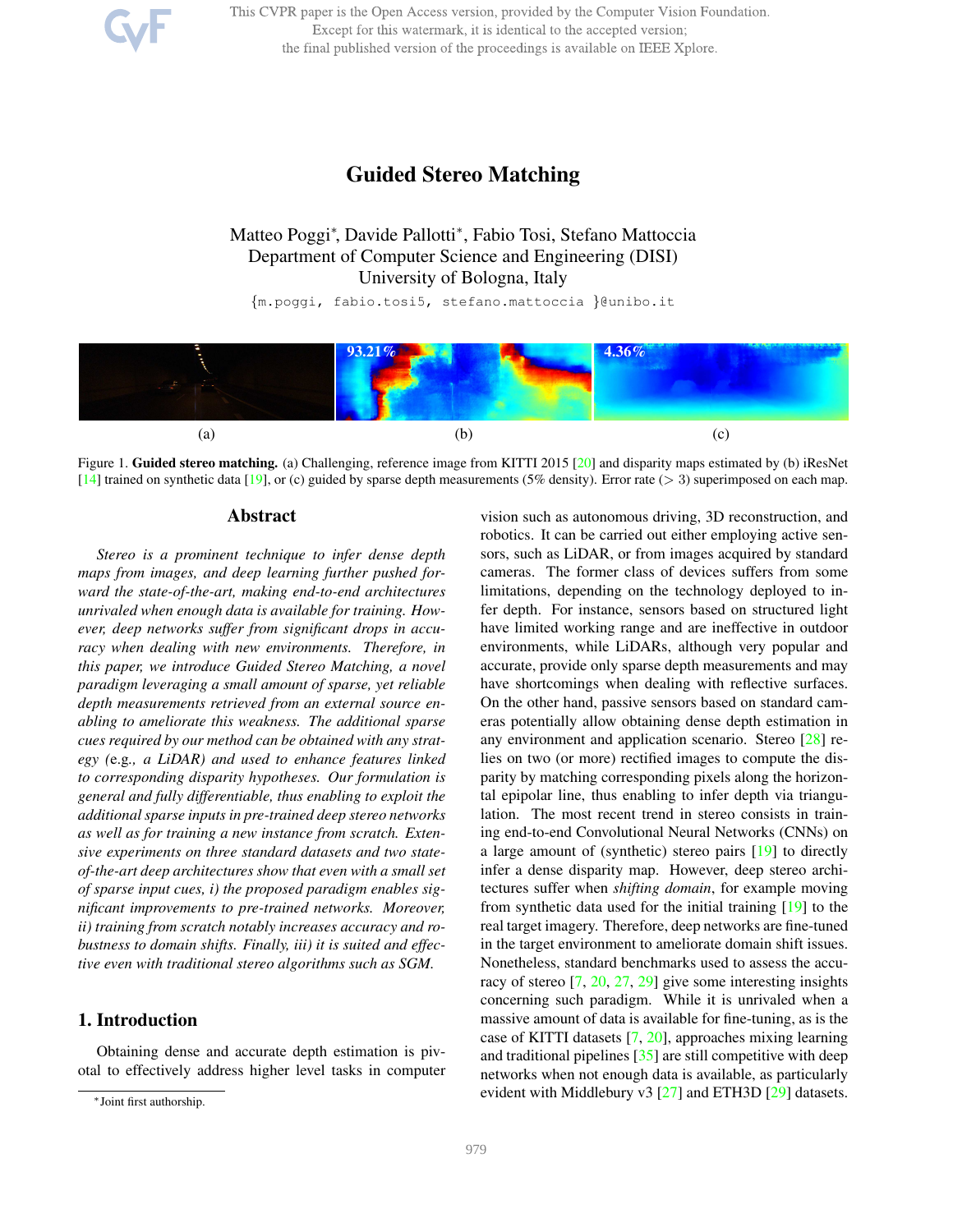In this paper, we propose to leverage a small set of sparse depth measurements to obtain, with deep stereo networks, dense and accurate estimations in any environment. It is worth pointing out that our proposal is different from depth fusion strategies (*e.g*., [17, 21, 5, 1]) aimed at combining the output of active sensors and stereo algorithms such as Semi-Global Matching [10]. Indeed, such methods mostly aim at selecting the most reliable depth measurements from the multiple available using appropriate frameworks whereas our proposal has an entirely different goal. In particular, given a deep network and a small set (*e.g*., less than 5% of the whole image points) of accurate depth measurements obtained by any means: can we improve the overall accuracy of the network without retraining? Can we reduce domain shift issues? Do we get better results training the network from scratch to exploit sparse measurements? To address these goals, we propose a novel technique acting at feature level and deployable with any state-of-the-art deep stereo network. Our strategy enhances the features corresponding to disparity hypotheses provided by the sparse inputs maintaining the stereo reasoning capability of the original deep network. It is versatile, being suited to boost the accuracy of pre-trained models as well as to train a new instance from scratch to achieve even better results. Moreover, it can also be applied to improve the accuracy of conventional stereo algorithms like SGM. In all cases, our technique adds a negligible computational overhead to the original method. It is worth noting that active sensors, especially LiDAR-based, and standard cameras are both available as standard equipment in most autonomous driving setups. Moreover, since the cost of LiDARs is dropping and solid-state devices are already available [26], sparse and accurate depth measurement seems not to be restricted to a specific application domain. Thus, independently of the technology deployed to infer sparse depth data, to the best of our knowledge this paper proposes the first successful attempt to leverage an external depth source to boost the accuracy of state-of-the-art deep stereo networks. We report extensive experiments conducted with two top-performing architectures with source code available, PSMNet by Chang et al. [3] and iResNet by Liang et al. [14], and standard datasets KITTI[7, 20], Middlebury v3 [27] and ETH3D [29]. The outcome of such evaluation supports the three following main claims of this work:

- Given sparse  $\langle \, 5\% \rangle$  density) depth inputs, applying our method to pre-trained models always boosts its accuracy, either when the network is trained on synthetic data only or fine-tuned on the target environments.
- Training from scratch a network guided by sparse inputs dramatically increases its generalization capacity, significantly reducing the gap due to domain shifts (*e.g*., when moving from synthetic to real imagery).

• The proposed strategy can be applied seamlessly even to conventional stereo algorithms such as SGM.

In Figure 1 we can notice how on a very challenging stereo pair from KITTI 2015 [20] (a) a state-of-the-art deep stereo network trained on synthetic data produces inaccurate disparity maps (b), while guiding it with our method deploying only 5% of sparse depth data allows for much more accurate results (c) despite the domain shift.

### 2. Related work

Stereo has a long history in computer vision and Scharstein and Szeliski [28] classified conventional algorithms into two main broad categories, namely *local* and *global* approaches, according to the different steps carried out: i) cost computation, ii) cost aggregation, iii) disparity optimization/computation and iv) disparity refinement. While local algorithms are typically fast, they are ineffective in the presence of low-texture regions. On the other hand, global algorithms perform better at the cost of higher complexity. Hirschmuller's SGM [10] is often the favorite trade-off between the two worlds and for this reason the preferred choice for most practical applications. Early attempts to leverage machine learning for stereo aimed at exploiting learning-based confidence measures [25] to detect outliers or improve disparity accuracy [34, 23, 24]. Some works belonging to the latter class modified the *cost volume*, an intermediate representation of the matching relationships between pixels in the two images, by replacing winning matching costs [34] or modulating their distribution [23] guided by confidence estimation.

The spread of deep learning hit stereo matching as well. Early works focused on a single step of traditional stereo pipelines, for example learning a matching function by means of CNNs [44, 4, 16], improving optimization carried out by SGM  $[30, 31]$  or refining disparity maps  $[8, 2]$ . Later, the availability of synthetic data [19] enabled to train endto-end architectures for disparity estimation embodying all the steps mentioned above. In the last year, a large number of frameworks appeared, reaching higher and higher accuracy on KITTI benchmarks [7, 20]. All of them can be broadly categorized into two main classes according to how they represent matching relations between pixels along the epipolar line, similarly to what cost volume computation does for traditional stereo algorithms.

The first class consists of networks computing correlation scores between features belonging to the left and right frames. The outcome are feature maps, linked to disparity hypotheses, concatenated along the channel dimension. This volume is processed through 2D convolutions, usually by encoder-decoder architectures. DispNetC by Mayer et al. [19] was the first end-to-end network proposed in the literature suggesting this paradigm. More recent architectures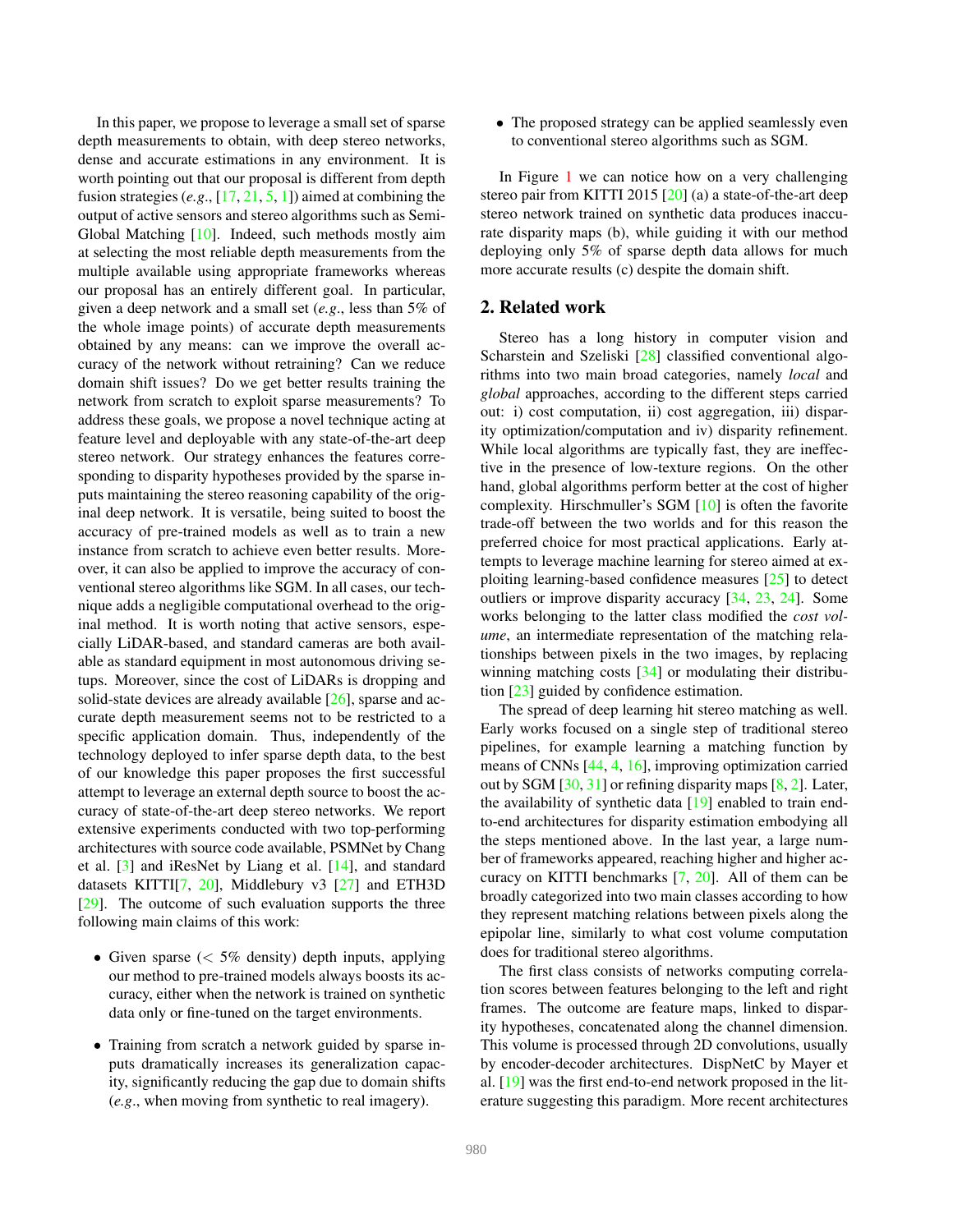

Figure 2. **Example of improved generalization.** (a) Reference image from Middlebury  $[27]$ , disparity maps obtained by (b) iResNet  $[14]$  trained on SceneFlow synthetic dataset  $[19]$ , (c) iResNet trained on SceneFlow for guided stereo, (d) visually enhanced sparse depth measurements taken from (e) ground-truth depth. We stress the fact that (b) and (c) are obtained training on synthetic images only.

such as CLR [22], iResNet [14], DispNet3 [11] were built on top of DispNetC. In addition, other frameworks such as EdgeStereo [32] and SegStereo [42] jointly tackled stereo with other tasks, respectively edge detection and semantic segmentation.

The second class consists of frameworks building 3D cost volumes (actually, 4D considering the feature dimension) obtained by concatenation [12] or difference [13] between left and right features. Such data structure is processed through 3D convolutions, and the final disparity map is the result of a differentiable *winner-takes-all* (WTA) strategy. GC-Net by Kendall et al. [12] was the first work to follow this strategy and the first end-to-end architecture reaching the top of the KITTI leaderboard. Following architectures built upon GC-Net improved accuracy, adding specific aggregation modules [15] and spatial pyramidal pooling [3], or efficiency, by designing a tiny model [13].

Despite the different strategies adopted, both classes somehow encode the representation of corresponding points in a data structure similar to the cost volume of conventional hand-crafted stereo algorithms. Therefore, with deep stereo networks and conventional algorithm, we will act on such data structure to guide disparity estimation with sparse, yet accurate depth measurements.

#### 3. Guided stereo matching

Given sparse, yet precise depth information collected from an external source, such as a LiDAR or any other means, our principal goal is to exploit such cues to assist state-of-the-art deep learning frameworks for stereo matching. For this purpose, we introduce a *feature enhancement* technique, acting directly on the intermediate features processed inside a CNN by peaking those directly related to the depth value suggested by the external measurement. This can be done by precisely acting where an equivalent representation of the cost volume is available. The primary goal of such an approach is to further increase the reliability of the already highly accurate disparity map produced by CNNs. Moreover, we also aim at reducing the issues introduced by domain shifts. By feeding sparse depth measurements into a deep network during training, we also expect that it can learn to exploit such information together with image content, compensating for domain shift if such measurements are fed to the network when moving to a completely different domain (*e.g*., from synthetic to real imagery). Our experiments will highlight how, following this strategy, given an extremely sparse distribution of values, we drastically improve the generalization capacity of a CNN. Figure 2 shows how deploying a 3.36% density of sparse depth inputs is enough to reduce the average error of iResNet from 3.364 to 0.594.

### 3.1. Feature enhancement

Traditional stereo algorithms collect into a cost volume the relationship between potentially corresponding pixels across the two images in a stereo pair, either encoding similarity or dissimilarity functions. The idea we propose consists in opportunely acting on such representation, still encoded within modern CNNs employing correlation or concatenation between features from the two images, favoring those disparities suggested by the sparse inputs. Networks following the first strategy [19, 14, 42, 32, 22] use a *correlation layer* to compute similarity scores that are higher for pixels that are most likely to match, while networks based on the second strategy rely upon a 3D volume of concatenated features. The cost volume of a conventional stereo algorithm has dimension  $H \times W \times D$ , with  $H \times W$  being the resolution of the input stereo pair and  $D$  the maximum disparity displacement considered, while representative state-of-the-art deep stereo networks rely on data structures of dimension, respectively,  $H \times W \times (2D+1)$  [19] and  $H \times W \times D \times 2F$  [12], being F the number of features from a single image. Given sparse depth measurements z, we can easily convert them into disparities  $d$  by knowing the focal length  $f$  and baseline  $b$  of the setup used to acquire stereo pairs, as  $d = b \cdot f \cdot \frac{1}{z}$  $\frac{1}{z}$ .

With the availability of sparse external data in the disparity domain, we can exploit them to peak the correlation scores or the features activation related to the hypotheses suggested by these sparse hints and to dampen the remaining ones. For example, given a disparity value of  $k$ , we will enhance the k*-th* channel output of a correlation layer or the k*-th* slice of a 4D volume. For our purposes, we introduce two new inputs, both of size  $H \times W$ : a (sparse) matrix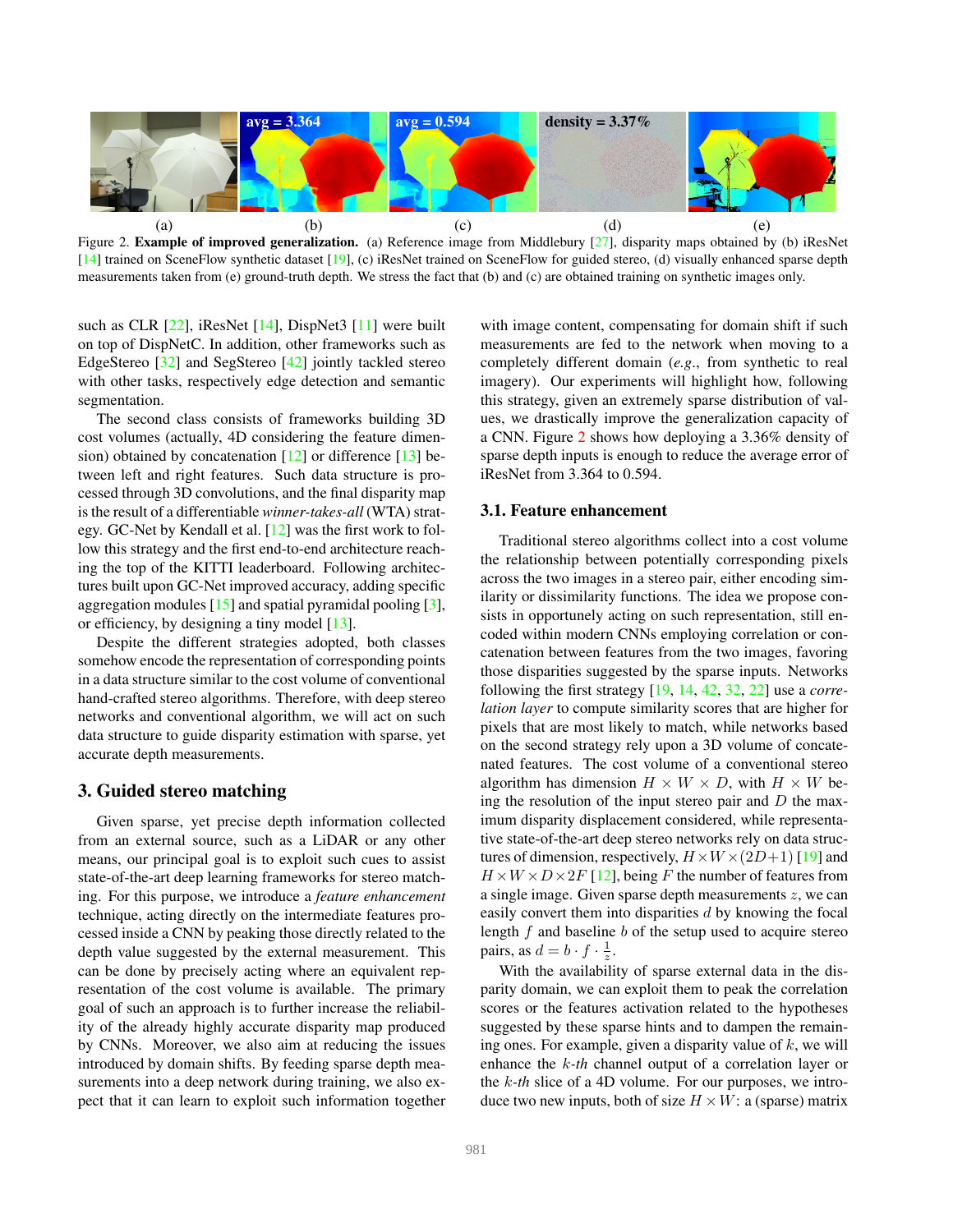G, conveying the externally provided disparity values, and a binary mask  $V$ , specifying which elements of  $G$  are valid (*i.e.*, if  $v_{ij} = 1$ ). For each pixel with coordinates  $(i, j)$  in the reference image such that  $v_{ij} = 1$  we alter features as discussed before, based on the known disparity value  $g_{ij}$ . On the other hand, every point with  $v_{ij} = 0$  is left untouched. Thus, we rely on the ability of the deep network to reason about stereo and jointly leverage the additional information conveyed by sparse inputs.

In literature, some techniques were proposed to modify the cost volume of traditional stereo algorithms leveraging prior knowledge such as per-pixel confidence scores [25]. A simple, yet effective approach for this purpose consists in hard-replacing matching costs (features, in our case). In [34], matching costs of winning disparities were set to the minimum value and the remaining ones to the maximum, only for those pixels having high confidence score before optimization. The equivalent solution in our domain would consist in zeroing each element corresponding to a disparity d such that  $g_{ij} \neq d$ . However, this strategy has severe limitations: it is not well-suited for CNNs, either when injected into a pre-trained network – a large number of zero values would aggressively alter its behavior – or when plugged during the training from scratch of a new model – this would cause gradients to not be back-propagated on top of features where the zeros have been inserted. Moreover, no default behavior is defined in case of sub-pixel input disparities, unless they are rounded at the cost of a loss in precision.

Conversely, we suggest to modulate using a Gaussian function centred on  $g_{ij}$ , so that the single correlation score or 2F features corresponding to the disparity  $d = g_{ij}$  are multiplied by the peak of the function, while any other element is progressively multiplied by lower factors, until being dampened the farther they are from  $q_{ij}$ . Specifically, our modulating function will be

$$
k \cdot e^{-\frac{(d-g_{ij})^2}{2c^2}} \tag{1}
$$

where  $c$  determines the width of the Gaussian, while  $k$  represents its maximum magnitude and should be greater than or equal to 1. Thus, to obtain a new feature volume  $\mathcal G$  by multiplying the whole correlation or 3D volume  $\mathcal F$  regardless of the value of  $v_{ij}$ , we apply

$$
\mathcal{G} = \left(1 - v_{ij} + v_{ij} \cdot k \cdot e^{-\frac{(d - g_{ij})^2}{2c^2}}\right) \cdot \mathcal{F}
$$
 (2)

making the weight factor equal to 1 when  $v_{ij} = 0$ . An example of the effect of our modulation is given in Figure 3 (left).

### 3.2. Applications of guided stereo

We will now highlight some notable applications of our technique, that will be exhaustively discussed in the experimental result section.

Pre-trained deep stereo networks. The proposed Gaussian enhancement acts smoothly, yet effectively, on the features already learned by a deep network. Opportunely tuning the hyper-parameters  $k$  and  $c$ , we will prove that our method allows improving the accuracy of pre-trained stateof-the-art networks.

Training from scratch deep stereo networks. Compared to a brutal zero-product approach, the dampening mechanism introduced by the Gaussian function still allows gradient to flow, making this technique suited for deployment inside a CNN even at training time, so that it can learn from scratch how to better exploit the additional cues. Specifically, the gradients of  $G$  with respect to weights  $W$ will be computed as follows:

$$
\frac{\partial \mathcal{G}}{\partial \mathcal{W}} = \left(1 - v_{ij} + v_{ij} \cdot k \cdot e^{-\frac{(d - g_{ij})^2}{2c^2}}\right) \cdot \frac{\partial \mathcal{F}}{\partial \mathcal{W}} \tag{3}
$$

Thus, training from scratch a deep network leveraging the sparse input data is possible with our technique.

Conventional stereo matching algorithms. These methods, based on hand-crafted pipelines, can also take advantage of our proposal by leveraging sparse depth cues to improve their accuracy. Sometimes they do not use a similarity measure (*e.g*., zero mean normalized crosscorrelation) to encode the matching cost, for which the same strategy described so far applies, but cost volumes are built using a dissimilarity measure between pixels (*e.g*., sum of absolute/squared differences or Hamming distance [43]). In both cases, the winning disparity is assigned employing a WTA strategy. When deploying a dissimilarity measure, costs corresponding to disparities close to  $g_{ij}$  should be reduced, while the others amplified. We can easily adapt Gaussian enhancement by choosing a modulating function that is the difference between a constant  $k$  and a Gaussian function with the same height, obtaining an enhanced volume  $\mathcal G$  from initial costs  $\mathcal F$  as

$$
\mathcal{G} = \left[1 - v_{ij} + v_{ij} \cdot k \cdot \left(1 - e^{-\frac{(d - g_{ij})^2}{2c^2}}\right)\right] \cdot \mathcal{F} \qquad (4)
$$

Figure 3 (right) shows the effect of this formulation.

#### 4. Experimental Results

In this section, we report exhaustive experiments proving the effectiveness of the Guided Stereo Matching paradigm showing that the proposed feature enhancement strategy always improves the accuracy of pre-trained or newly trained networks significantly. Moreover, when training the networks from scratch, our proposal increases the ability to generalize to new environments, thus enabling to better tackle domain shifts. Demo source code is available at https://github.com/mattpoggi/ guided-stereo.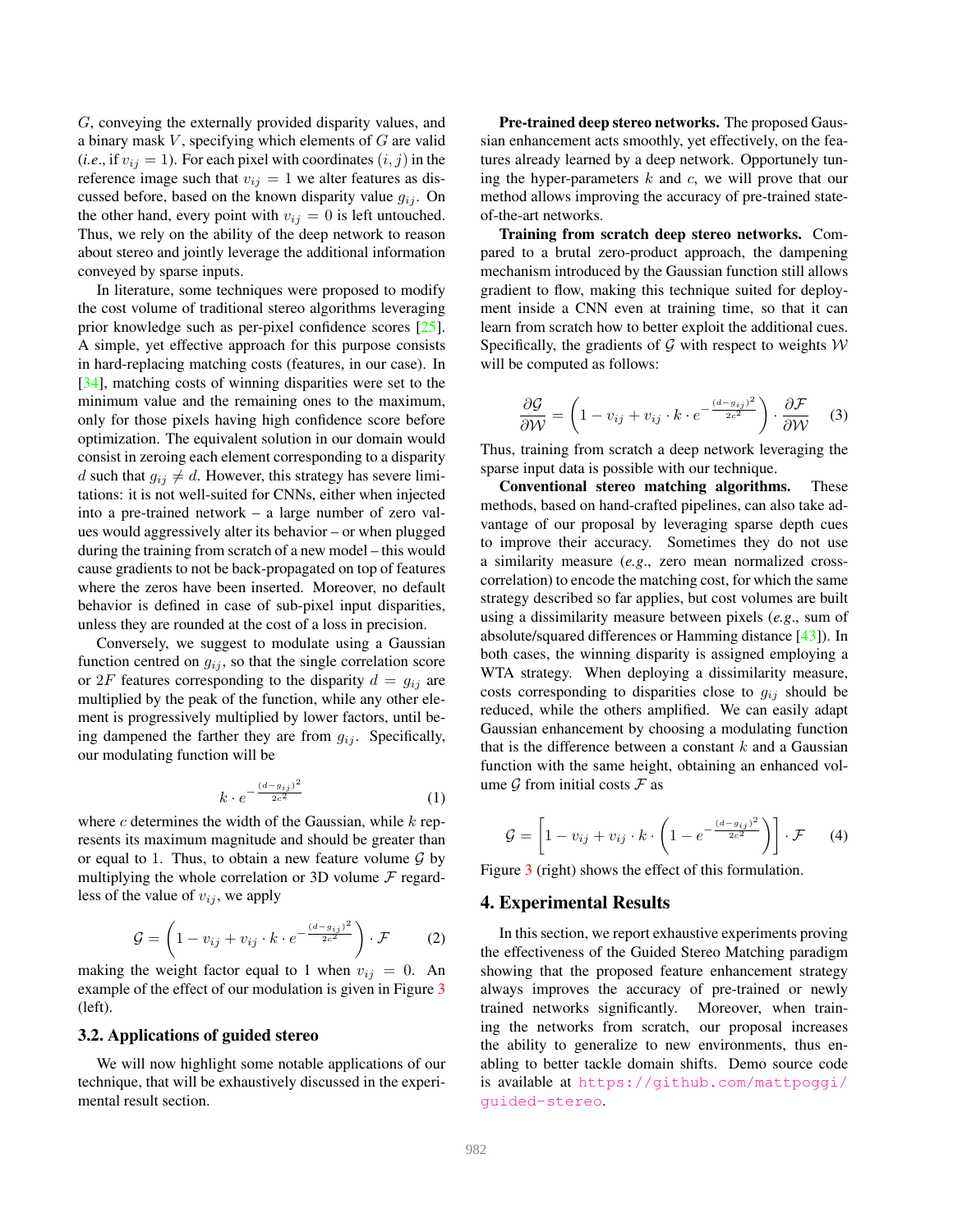

Figure 3. Application of the proposed feature enhancement. In blue, features F for pixel i, j in proximity of  $d = g_{ij}$ , in black the modulating function, in red enhanced features  $\mathcal G$  for  $v_{ij} = 1$ , applied to correlation features (left) or dissimilarity functions (right).

| $k=1$<br>$k=10$ $k=100$<br>$k=10$ $k=100$<br>$k=1$<br>$\mathbf{c}$<br>2.054 1.881<br>4.711 4.391<br>2.377<br>0.1<br>6.857<br>1.885 1.338<br>4.540 3.900<br>1.624 1.664 32.329<br>4.539 3.925<br>10<br>9.951 |  | $i$ ResNet [14] | <b>PSMNet</b> [3] |  |       |  |
|-------------------------------------------------------------------------------------------------------------------------------------------------------------------------------------------------------------|--|-----------------|-------------------|--|-------|--|
|                                                                                                                                                                                                             |  |                 |                   |  |       |  |
|                                                                                                                                                                                                             |  |                 |                   |  | 4.326 |  |
|                                                                                                                                                                                                             |  |                 |                   |  | 4.286 |  |
|                                                                                                                                                                                                             |  |                 |                   |  |       |  |

Table 1. Tuning of Gaussian hyper-parameters  $k$  and  $c$ . Experiments with iResNet (left) and PSMNet (right) trained on synthetic data and tested on KITTI 2015 (average errors without modulation: 1.863 and 4.716)

#### 4.1. Training and validation protocols

We implemented our framework in PyTorch. For our experiments, we chose two state-of-the-art models representative of the two categories described so far and whose source code is available, respectively iResNet [14] for correlationbased architectures and PSMNet [3] for 3D CNNs. Both networks were pre-trained on synthetic data [19] following authors' instructions: 10 epochs for PSMNet [3] and 650k iterations for iResNet [14]. The only difference was the batch size of 3 used for PSMNet since it is the largest fitting in a single Titan Xp GPU used for this research. The proposed guided versions of these networks were trained accordingly following the same protocol. Fine-tuning on realistic datasets was carried out following the guidelines from the original works when available. In particular, both papers reported results and a detailed training protocol for KITTI datasets [3, 14], while training details are not provided for Middlebury [27] and ETH3D [29], despite results are present on both benchmarks. The following sections will report accurate details about each training protocol deployed in our experiments. To tune  $k$  and  $c$ , we ran a preliminary experiment applying our modulation on iResNet and PSMNet models trained on synthetic data and tested on KITTI 2015 training set [20]. Table 1 shows how the average error varies with different values of  $k$  and  $c$ . According to this outcome, for both networks we will fix  $k$  and  $c$ , respectively, to 10 and 1 for all the following experiments.

To simulate the availability of sparse depth cues, we randomly sample pixels from the ground-truth disparity maps for both training and testing. For this reason, all the evaluation will be carried out on the training splits available from KITTI, Middlebury and ETH3D datasets. Finally, we point out that the KITTI benchmarks include a depth completion evaluation. However, it aims at assessing the performance of monocular camera systems coupled with an active sensor (*i.e*., LiDAR) and thus the benchmark does not provide the stereo pairs required for our purposes.

#### 4.2. Evaluation on KITTI

At first, we assess the performance of our proposal on the KITTI 2015 dataset [20]. Table 2 collects results obtained with iResNet and PSMNet trained and tested in different configurations. For each experiment we highlight the imagery used during training, respectively the SceneFlow dataset alone  $[19]$  or the KITTI 2012  $[7]$  used for finetuning ("*-ft*"). Moreover, we report results applying our feature enhancement to pre-trained networks (*i.e*., at test time only, "*-gd*") and training the networks from scratch ("*-gdtr*"). For each experiment, we report the error rate as the percentage of pixels having a disparity error larger than a threshold, varying between 2 and 5, as well as the mean average error on all pixels with available ground-truth. To obtain sparse measurements, we randomly sample pixels with a density, computed on the whole image, of 5% on Scene-Flow [19]. On KITTI, we keep a density of 15%, then remove unlabelled pixels to obtain again 5% with respect to the lower portion of the images with available ground-truth (i.e., a  $220 \times 1240$  pixel grid).

From Table 2 we can notice how both baseline architectures (row 1 and 7) yield large errors when trained on Scene-Flow dataset only. In particular, PSMNet seems to suffer the domain shift more than correlation-based technique iRes-Net. By applying the proposed feature enhancement to both networks, we can ameliorate all metrics sensibly, obtaining first improvements to network generalization capability. In particular, by looking at the  $> 3$  error rate, usually taken as the reference metric in KITTI, we have an absolute reduction of about 3.8 and 4.3 % respectively for iResNet*-gd* and PSMNet*-gd* compared to the baseline networks. In this case, we point out once more that we are modifying only the features of a pre-trained network, by just altering what the following layers are used to process. Nonetheless, our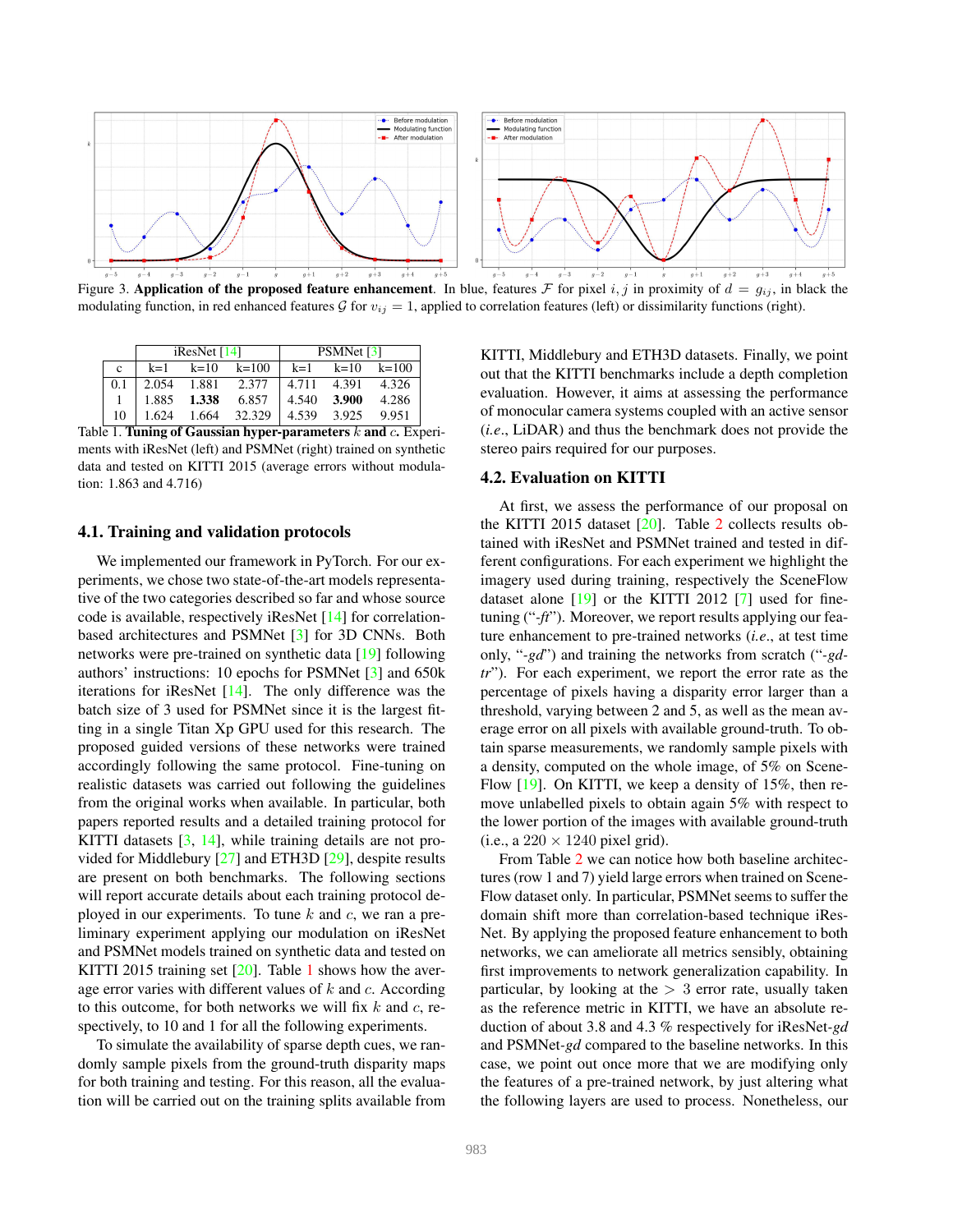| Model                   |           | <b>Training Datasets</b> |       | Guide |        | Error rate $(\% )$ |        |        |       |
|-------------------------|-----------|--------------------------|-------|-------|--------|--------------------|--------|--------|-------|
|                         | SceneFlow | KITTI 12                 | Train | Test  | >2     | >3                 | >4     | >5     | (px)  |
| iResNet $[14]$          |           |                          |       |       | 21.157 | 11.959             | 7.881  | 5.744  | 1.863 |
| iResNet-gd              |           |                          |       |       | 15.146 | 8.208              | 5.348  | 3.881  | 1.431 |
| $i$ ResNet-gd-tr        |           |                          |       |       | 7.266  | 3.663              | 2.388  | 1.754  | 0.904 |
| iResNet- $ft$ [14]      |           |                          |       |       | 9.795  | 4.452              | 2.730  | 1.938  | 1.049 |
| $i$ ResNet- $ft$ -gd    |           |                          |       |       | 7.695  | 3.812              | 2.524  | 1.891  | 0.994 |
| $i$ ResNet- $ft$ -gd-tr |           |                          |       |       | 4.577  | 2.239              | 1.476  | 1.099  | 0.735 |
| PSMNet [3]              |           |                          |       |       | 39.505 | 27.435             | 20.844 | 16.725 | 4.716 |
| PSMNet-gd               |           |                          |       |       | 33.386 | 23.125             | 17.598 | 14.101 | 3.900 |
| PSMNet-gd-tr            |           |                          |       |       | 12.310 | 3.896              | 2.239  | 1.608  | 1.395 |
| PSMNet- $ft$ [3]        |           |                          |       |       | 6.341  | 3.122              | 2.181  | 1.752  | 1.200 |
| $PSMNet-ft-gd$          |           |                          |       |       | 5.707  | 3.098              | 2.266  | 1.842  | 1.092 |
| $PSMNet-ft-gd-tr$       |           |                          |       |       | 2.738  | 1.829              | 1.513  | 1.338  | 0.763 |

Table 2. Experimental results on KITTI 2015 dataset [20]. Tag "*-gd*" refers to guiding the network only at test time, "*-tr*" to training the model to leverage guide, "*-ft*" refers to fine-tuning performed on KITTI 2012 [7].



Figure 4. Comparison between variants of PSMNet [3]. From top to bottom, reference image from 000022 pair (KITTI 2015 [20]), disparity maps obtained by PSMNet [3] and PSMNet*-gd-tr*, both trained on synthetic images only.

proposal preserves the learned behavior of the baseline architecture increasing at the same time its overall accuracy.

When training the networks from scratch to process sparse inputs with our technique, iResNet*-gd-tr* and PSMNet*-gd-tr* achieve a notable drop regarding error rate and average error compared to the baseline models. Both reach degrees of accuracy comparable to those of the original network fine-tuned on KITTI 2012, iResNet*-ft* and PSMNet*-ft* without actually being trained on such realistic imagery, by simply exploiting a small amount of depth samples (about 5%) through our technique. Moreover, we can also apply the feature enhancement paradigm to finetuned models. From Table 2 we can notice again how our technique applied to the fine-tuned models still improves their accuracy. Nonetheless, fine-tuning the networks pretrained to exploit feature enhancement leads to the best results across all configurations, with an absolute decrease of about 2.2 and 1.3% compared, respectively, to the already low error rate of iResNet*-ft* and PSMNet*-ft*. Finally, Figure 4 shows a comparison between the outputs of different PSMNet variants, highlighting the superior generalization capacity of PSMNet*-gd-tr* compared to baseline model.

#### 4.3. Evaluation on Middlebury

We also evaluated our proposal on Middlebury v3 [27], since this dataset is notoriously more challenging for endto-end architectures because of the very few images available for fine-tuning and the more heterogeneous scenes framed compared to KITTI. Table 3 collects the outcome of these experiments. We use the same notation adopted for KITTI experiments. All numbers are obtained processing the *additional* split of images at quarter resolution, since higher-resolution stereo pairs do not fit into the memory of a single Titan Xp GPU. Fine-tuning is carried out on the *training* split. We compute error rates with thresholds 0.5, 1, 2 and 4 as usually reported on the online benchmark. Sparse inputs are randomly sampled with a density of 5% from ground-truth data. We can notice how applying feature enhancement on both pre-trained models or training new instances from scratch gradually reduces the errors as observed on KITTI experiments. Interestingly, we point out that while this trend is consistent for iResNet*-gd* and iResNet*-gd-tr*, a different behavior occurs for PSMNet*-gdtr*. In particular, we can notice a huge reduction of the error rate setting the threshold to  $> 2$  and  $> 4$ . On the other hand, the percentage of pixels with lower disparity errors  $> 0.5$  and  $> 1$  gets much higher. Thus, with PSMNet, the architecture trained with guiding inputs seems to correct most erroneous patterns at the cost of increasing the number of small errors. Nonetheless, the average error always decreases significantly.

Regarding fine-tuning, we ran about 300 epochs for each baseline architecture to obtain the best results. After this phase, we can observe minor improvements for iResNet, while PSMNet improves its accuracy by a large margin. Minor, but consistent improvements are yielded by iResNet*-ftgd* and PSMNet*-ft-gd*. Finally, we fine-tuned iResNet*-ftgd-tr* and PSMNet*-ft-gd-tr* for about 30 epochs, sufficient to reach the best performance. Again, compared to all other configurations, major improvements are always yielded by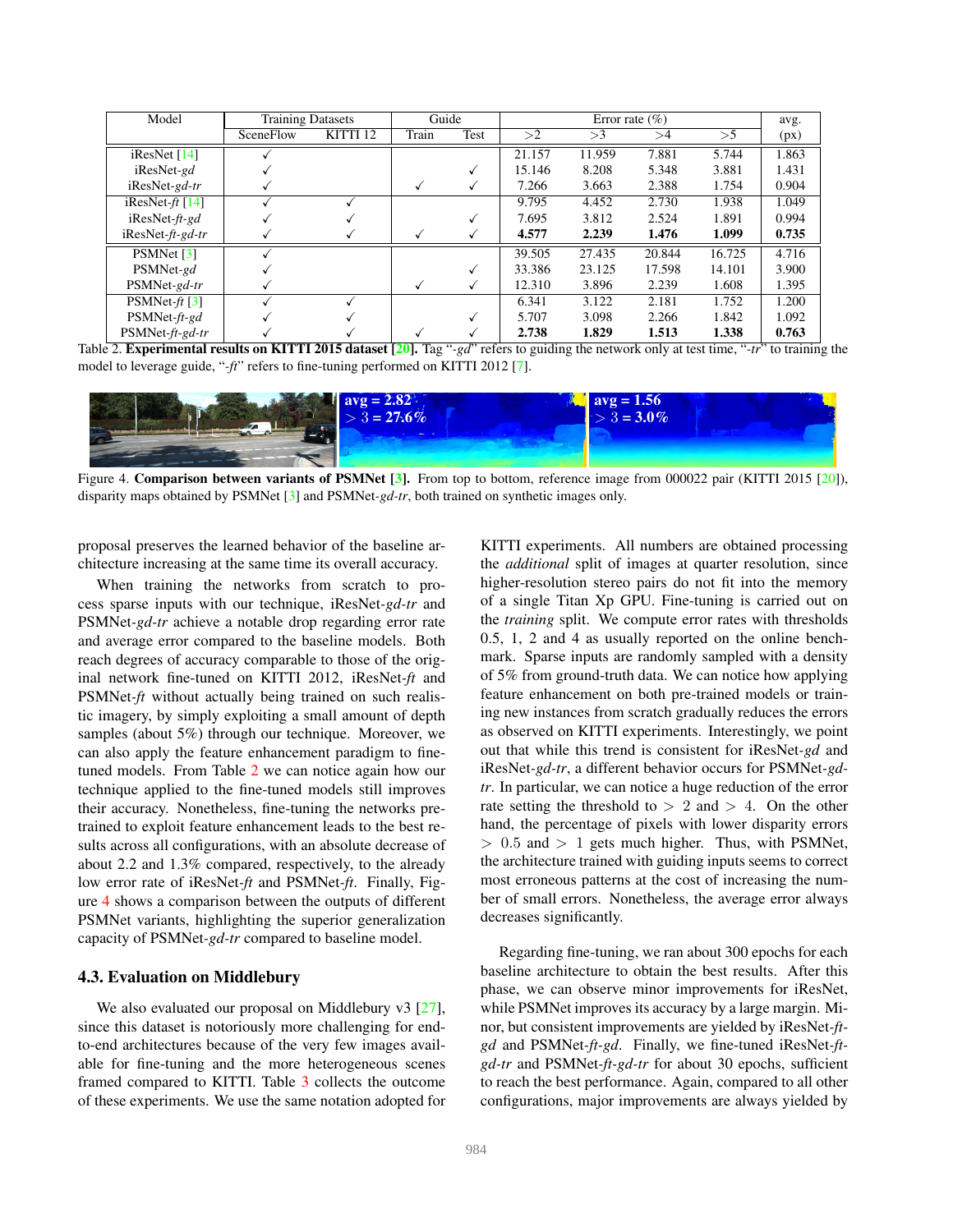| Model                   |           | <b>Training Datasets</b> |       | Guide |        | Error rate $(\% )$ |        |        |       |
|-------------------------|-----------|--------------------------|-------|-------|--------|--------------------|--------|--------|-------|
|                         | SceneFlow | trainingQ                | Train | Test  | > 0.5  | >1                 | >2     | >4     | (px)  |
| iResNet $[14]$          |           |                          |       |       | 69.967 | 50.893             | 30.742 | 16.019 | 2.816 |
| $i$ ResNet-gd           |           |                          |       |       | 62.581 | 40.831             | 22.154 | 10.889 | 2.211 |
| $i$ ResNet-gd-tr        |           |                          |       | V     | 44.385 | 25.555             | 12.505 | 5.776  | 1.470 |
| iResNet- $ft$ [14]      |           |                          |       |       | 69.526 | 49.027             | 28.178 | 14.126 | 2.682 |
| $i$ ResNet- $ft$ -gd    |           |                          |       |       | 60.979 | 36.255             | 19.558 | 10.136 | 2.130 |
| $i$ ResNet- $ft$ -gd-tr |           |                          |       |       | 31.526 | 17.045             | 8.316  | 4.307  | 0.930 |
| PSMNet [3]              |           |                          |       |       | 54.717 | 33.603             | 20.239 | 13.304 | 5.332 |
| PSMNet-gd               |           |                          |       |       | 53.090 | 31.416             | 18.619 | 12.588 | 4.921 |
| PSMNet-gd-tr            |           |                          |       | √     | 83.433 | 54.147             | 7.472  | 3.208  | 1.732 |
| PSMNet- $ft$ [3]        |           |                          |       |       | 45.523 | 25.993             | 15.203 | 8.884  | 1.964 |
| $PSMNet-ft-gd$          |           |                          |       |       | 44.004 | 25.151             | 14.337 | 8.676  | 1.894 |
| $PSMNet-ft-gd-tr$       |           |                          |       |       | 32.715 | 15.724             | 6.937  | 3.756  | 1.348 |

Table 3. **Experimental results on Middlebury v3** [27]. "*-gd*" refers to guiding the network only at test time, "*-tr*" to training the model to leverage guide, "*-ft*" refers to fine-tuning performed on *trainingQ* split.

| Model                       | <b>Training Datasets</b> |       | Guide |      | Error rate $(\% )$ |        |        |        | avg.  |
|-----------------------------|--------------------------|-------|-------|------|--------------------|--------|--------|--------|-------|
|                             | SceneFlow                | ETH3D | Train | Test | > 0.5              | >1     | >2     | >4     | (px)  |
| iResNet $[14]$              |                          |       |       |      | 57.011             | 36.944 | 20.380 | 12.453 | 5.120 |
| iResNet-gd                  |                          |       |       |      | 50.361             | 29.767 | 16.495 | 10.293 | 2.717 |
| iResNet-gd-tr               |                          |       |       |      | 26.815             | 10.673 | 3.555  | 1.312  | 0.537 |
| iResNet- $ft$ [14]          |                          |       |       |      | 48.360             | 26.212 | 11.865 | 4.678  | 0.997 |
| $i$ ResNet- $ft$ -gd        |                          |       |       |      | 47.539             | 22.639 | 8.153  | 2.445  | 0.820 |
| $i$ ResNet- <i>ft-gd-tr</i> |                          |       |       |      | 23.433             | 8.694  | 2.803  | 0.876  | 0.443 |
| PSMNet [3]                  |                          |       |       |      | 45.522             | 23.936 | 12.550 | 7.811  | 5.078 |
| PSMNet-gd                   |                          |       |       |      | 43.667             | 21.140 | 10.773 | 7.081  | 4.739 |
| PSMNet-gd-tr                |                          |       |       |      | 96.976             | 71.970 | 2.730  | 0.512  | 1.266 |
| PSMNet- $ft$ [3]            |                          |       |       |      | 28.560             | 11.895 | 4.272  | 1.560  | 0.560 |
| $PSMNet-ft-gd$              |                          |       |       |      | 25.707             | 10.095 | 3.084  | 1.123  | 0.505 |
| PSMNet-ft-gd-tr             |                          |       |       |      | 17.865             | 4.195  | 1.360  | 0.817  | 0.406 |

Table 4. Experimental results on ETH3D dataset [29]. "*-gd*" refers to guiding the network only at test time, "*-tr*" to training the model to leverage guide, "*-ft*" refers to fine-tuning performed on the training split (see text).

guiding both networks.

### 4.4. Evaluation on ETH3D

Finally, we assess the performance of our method on the ETH3D dataset [29]. In this case we split the training dataset, using images from *delivery area 1l*, *delivery area 1s*, *electro 1l*, *electro 1s*, *facade 1s*, *forest 1s*, *playground 1l*, *playground 1s*, *terrace 1s*, *terrains 1l*, *terrains 1s* for fine-tuning and the remaining ones for testing. For *-ft* models, we perform the same number of training epochs as for Middlebury dataset, and Table 4 collects results for the same configurations considered before. We can notice behaviors similar to what reported in previous experiments. By guiding iResNet we achieve major improvements, nearly halving the average error, while the gain is less evident for PSMNet, although beneficial on all metrics. Training iResNet*-gd-tr* and PSMNet*-gd-tr* leads to the same outcome noticed during our experiments on Middlebury. In particular, PSMNet*-gd-tr* still decimates the average error and percentage of errors greater than 2 and 4 at the cost of a large amount of pixels with error greater than 0.5 and 1. With this dataset, fine-tuning the baseline models enables to

ventional stereo matching algorithms, we evaluated it with SGM [10]. For this purpose, we used the code provided by [33], testing it on all datasets considered so far. As pointed out in Section 3.2, feature enhancement can be opportunely

4.5. Evaluation with SGM

revised as described in Equation 4 to deal with dissimilarity measures. We apply this formulation before starting scanline optimizations. As for any previous experiments, we sample sparse inputs as described in Section 4, obtaining an average density below 5%. Table 5 reports the comparison between SGM and its *cost enhanced* counterpart using sparse input cues (SGM-*gd*) on KITTI 2012 [7] (top) and KITTI 2015 [20] (bottom). With both datasets we can notice dramatic improvements in all metrics. In particular, the

To prove the effectiveness of our proposal even with con-

significantly increase the accuracy of both, in particular decimating the average error from beyond 5 pixels to less than 1. Nevertheless, our technique is useful even in this case, enabling minor yet consistent improvements when used at test time only and significant boosts for iResNet*-ft-gd-tr* and PSMNet*-ft-gd-tr*, improving all metrics by a large margin.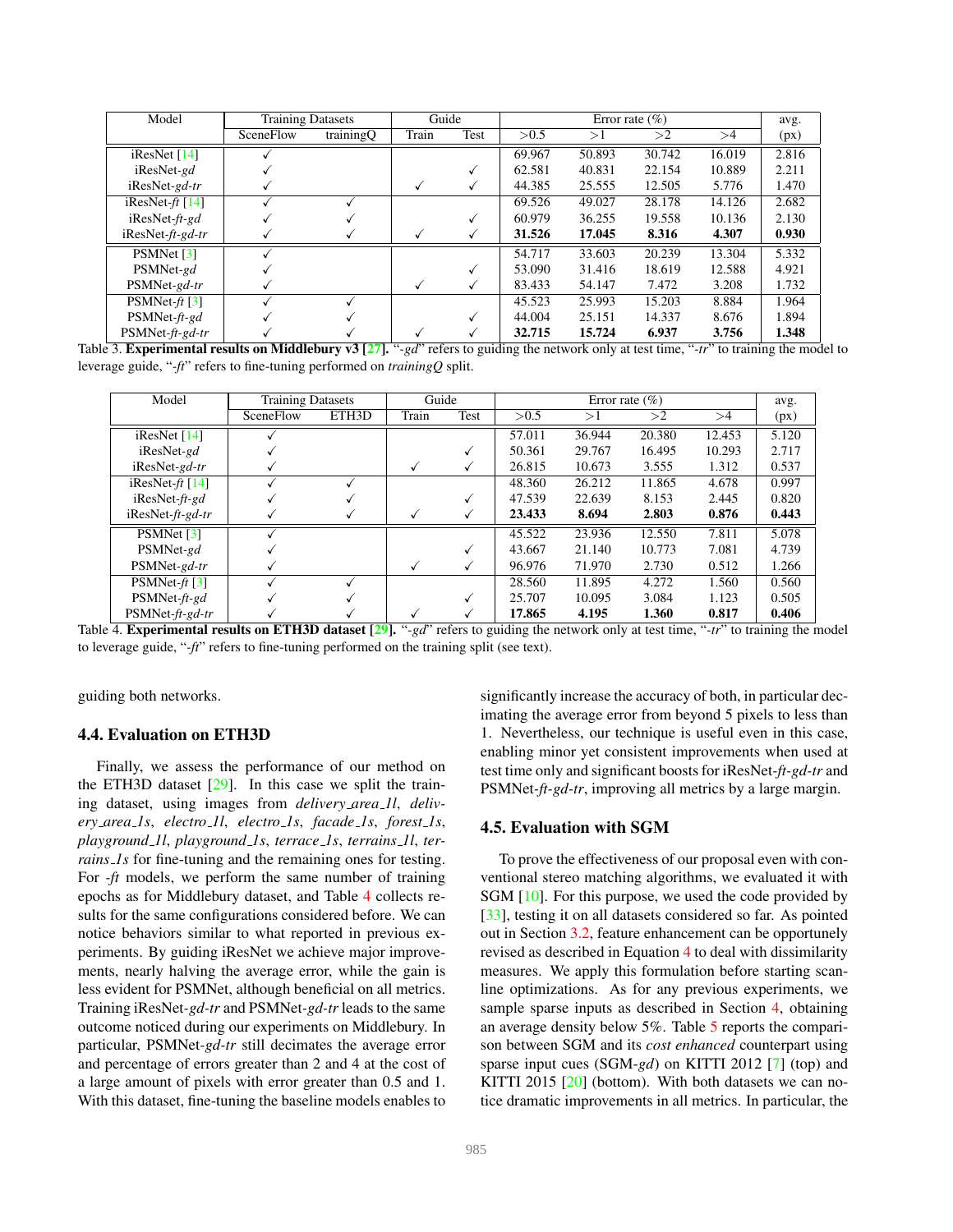| Alg.            |        | Error rate $(\% )$ |       |       |       |  |  |  |  |  |
|-----------------|--------|--------------------|-------|-------|-------|--|--|--|--|--|
|                 | >2     | >3                 | >4    | >5    | (px)  |  |  |  |  |  |
| <b>SGM [10]</b> | 11.845 | 8.553              | 7.109 | 6.261 | 2.740 |  |  |  |  |  |
| $SGM$ -gd       | 5.657  | 4.601              | 4.162 | 3.892 | 2.153 |  |  |  |  |  |
| <b>SGM [10]</b> | 15.049 | 8.843              | 6.725 | 5.645 | 2.226 |  |  |  |  |  |
| $SGM$ -gd       | 6.753  | 4.294              | 3.625 | 3.282 | 1.680 |  |  |  |  |  |

| Table 5. Experimental results on KITTI. Comparison between     |  |  |
|----------------------------------------------------------------|--|--|
| raw [10] and guided SGM on KITTI 2012 (top) and 2015 (bottom). |  |  |

| Alg.                                                     |        | Error rate $(\% )$ |        |        |       |  |  |  |  |
|----------------------------------------------------------|--------|--------------------|--------|--------|-------|--|--|--|--|
|                                                          | > 0.5  | >1                 | >2     | >4     | (px)  |  |  |  |  |
| <b>SGM [10]</b>                                          | 62.428 | 32.849             | 20.620 | 15.786 | 4.018 |  |  |  |  |
| $SGM$ -gd                                                | 56.882 | 24.608             | 12.655 | 9.909  | 2.975 |  |  |  |  |
| <b>SGM [10]</b>                                          | 64.264 | 31.966             | 18.741 | 14.675 | 4.978 |  |  |  |  |
| $SGM$ -gd                                                | 59.596 | 24.856             | 11.307 | 8.960  | 3.815 |  |  |  |  |
| <b>SGM [10]</b>                                          | 58.994 | 27.356             | 10.685 | 5.632  | 1.433 |  |  |  |  |
| $SGM$ -gd                                                | 54.051 | 20.156             | 4.169  | 2.459  | 1.032 |  |  |  |  |
| Table 6. Experimental results on Middlebury v3 and ETH3D |        |                    |        |        |       |  |  |  |  |

datasets. Comparison between raw [10] and guided SGM on *training* (top), *additional* (middle) [27] and ETH3D [29] (bottom).

amount of outliers  $> 2$  is more than halved and reduced in absolute by about 4, 3 and 2% for higher error bounds. Table 6 reports experiments on Middlebury *training* (top) and *additional* (bottom) splits [27], as well as on the entire ETH3D training set [29]. Experiments on Middlebury are carried out at quarter resolution for uniformity with previous experiments with deep networks reported in Section 4.3. The error rate is reduced by about  $5.5\%$  for  $> 0.5$  on the three experiments, by about 7.5% for  $> 1$ , nearly halved on Middlebury and reduced by a factor 2.5 on ETH3D for  $> 2$ , and by 6, 6 and 3% for  $> 4$ . Finally, average errors are reduced by 1.1 on Middlebury and 1.4 on ETH3D.

The evaluation with SGM highlights how our technique can be regarded as a general purpose strategy enabling notable improvements in different contexts, ranging from state-of-the-art deep learning frameworks to traditional stereo algorithms.

### 4.6. Experiments with Lidar measurements

Finally, we evaluate the proposed paradigm using as guide the raw and noisy measurements from a Velodyne sensor [40], to underline the practical deployability of the proposed solution further. Table 7 reports experiment from sequence  $2011.09.26.0011$  of the KITTI raw dataset [6]. We compare our framework with fusion strategies proposed by Martins *et al*. [18] and Marin *et al*. [17], combining outputs by the stereo networks respectively with monocular estimates (using the network by Guo *et al*. [9]) and Lidar, reporting the ideal result as in [17]. Ground-truth labels for evaluation are provided by [39]. Our proposal consistently outperforms fusion approaches by a large margin, evaluating on all pixels (All) as well as excluding those with Lidar (NoG) to stress that the improvement yielded by our method

| Model / Alg.                            | ${<}2\%$ |       | avg.                  |              |
|-----------------------------------------|----------|-------|-----------------------|--------------|
|                                         | A11      | NoG   | A11                   | NoG          |
| $i$ ResNet [14]                         | 18.42    | 18.37 | 1.28                  | 1.28         |
| iResNet+Martins et al. [18]             | 18.14    | 18.09 | 1.26                  | 1.26         |
| iResNet+Marin et al. (opt.)             | 15.20    | 18.37 | 1.07                  | 1.28         |
| iResNet-gd                              | 11.12    | 10.99 | 1.04                  | 1.03         |
| iResNet-gd-tr                           | 5.38     | 5.27  | 0.77                  | 0.77         |
| iResNet- $ft$ [14]                      | 5.29     | 5.30  | 0.81                  | 0.81         |
| iResNet- $ft$ +Martins et al. [18]      | 5.26     | 5.28  | 0.80                  | 0.80         |
| iResNet- $ft$ +Marin et al. [17] (opt.) | 4.48     | 5.30  | 0.67                  | 0.81         |
| iResNet-ft-gd                           | 3.14     | 3.13  | 0.64                  | 0.64         |
| iResNet-ft-gd-tr                        | 1.91     | 1.88  | 0.55                  | 0.55         |
| PSMNet [3]                              | 38.60    | 38.86 | 2.36                  | 2.37         |
| PSMNet+Martins et al. [18]              | 38.32    | 38.58 | 2.33                  | 2.34         |
| PSMNet+Marin et al. [17] (opt.)         | 34.85    | 38.86 | 1.99                  | 2.17         |
| PSMNet-gd                               | 33.47    | 33.74 | 2.07                  | 2.08         |
| PSMNet-gd-tr                            | 21.57    | 21.30 | 1.60                  | 1.59         |
| PSMNet-ft [3]                           | 1.71     | 1.73  | 0.72                  | 0.72         |
| PSMNet-ft+Martins et al. [18]           | 1.82     | 1.83  | 0.72                  | 0.72         |
| PSMNet-ft+Marin et al. [17] (opt.)      | 1.52     | 1.73  | 0.66                  | 0.72         |
| PSMNet-ft-gd                            | 1.13     | 1.15  | 0.60                  | 0.61         |
| PSMNet-ft-gd-tr                         | 0.67     | 0.67  | 0.47                  | 0.47         |
| $\overline{\text{SGM}}$ [10]            | 9.42     | 9.54  | 1.24                  | 1.24         |
| SGM+Martins et al. [18]                 | 9.41     | 9.53  | 1.24                  | 1.24         |
| SGM+Marin et al. [17] (opt.)            | 8.15     | 9.54  | 1.14                  | 1.24         |
| $SGM-gd$<br>.<br>******** * *           | 2.79     | 3.03  | 0.99<br>011<br>$\sim$ | 0.99<br>0011 |

Table 7. Experiments on KITTI Velodyne, seq. *2011 09 26 0011*.

is not limited to pixels with associated Lidar measurement in contrast to fusion techniques [17].

### 5. Conclusions

In this paper, we proposed Guided Stereo Matching, a novel paradigm to boost state-of-the-art deep architectures trained for dense disparity inference using as additional input cue a small set of sparse depth measurements provided by an external source. By enhancing the features that encode matching relationships between pixels across left and right images, we can improve the accuracy and robustness to domain shifts. Our feature enhancement strategy can be used seamlessly with pre-trained models, yielding significant accuracy improvements. More importantly, thanks to its fully-differentiable nature, it can even be used to train new instances of a CNN from scratch, in order to fully exploit the input guide and thus to remarkably improve overall accuracy and robustness to domain shifts of deep networks. Finally, our proposal can be deployed even with conventional stereo matching algorithms such as SGM, yielding significant improvements as well. The focus of future work will be on devising strategies to guide our method without relying on active sensors. For instance, selecting reliable depth labels leveraging confidence measures [25] – since this strategy proved to be successful for self-supervised adaptation [36, 37] and training learning-based confidence measures  $\left[38\right]$  – or from the output of a visual stereo odometry systems [41].

Acknowledgement. We gratefully acknowledge the support of NVIDIA Corporation with the donation of the Titan Xp GPU used for this research.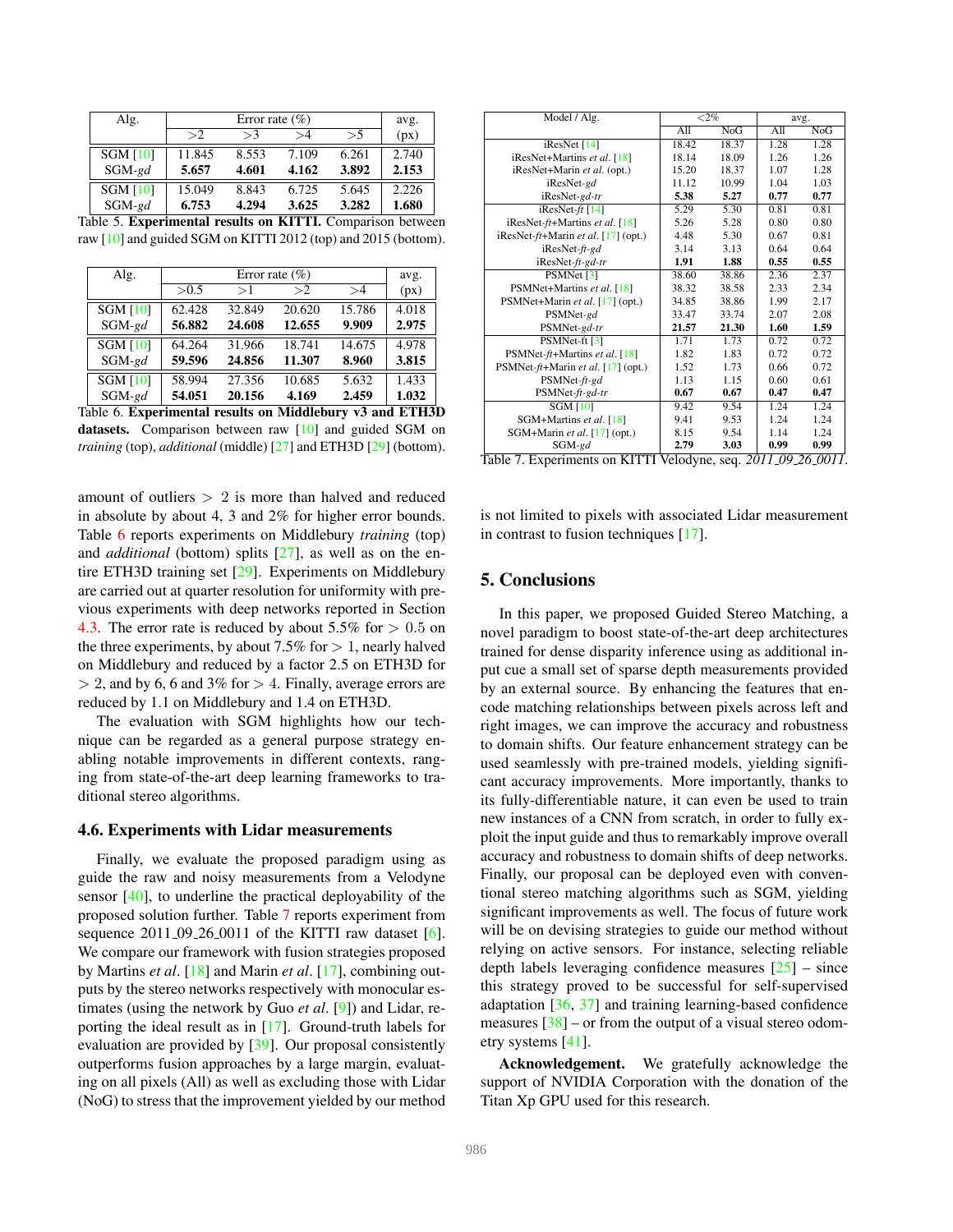### References

- [1] Gianluca Agresti, Ludovico Minto, Giulio Marin, and Pietro Zanuttigh. Deep learning for confidence information in stereo and tof data fusion. In *Proceedings of the IEEE Conference on Computer Vision and Pattern Recognition (Workshops)*, pages 697–705, 2017. 2
- [2] Konstantinos Batsos and Philipos Mordohai. Recresnet: A recurrent residual cnn architecture for disparity map enhancement. In *In International Conference on 3D Vision (3DV)*, 2018. 2
- [3] Jia-Ren Chang and Yong-Sheng Chen. Pyramid stereo matching network. In *The IEEE Conference on Computer Vision and Pattern Recognition (CVPR)*, June 2018. 2, 3, 5, 6, 7, 8
- [4] Zhuoyuan Chen, Xun Sun, Liang Wang, Yinan Yu, and Chang Huang. A deep visual correspondence embedding model for stereo matching costs. In *The IEEE International Conference on Computer Vision (ICCV)*, December 2015. 2
- [5] Carlo Dal Mutto, Pietro Zanuttigh, and Guido Maria Cortelazzo. Probabilistic tof and stereo data fusion based on mixed pixels measurement models. *IEEE transactions on pattern analysis and machine intelligence*, 37(11):2260–2272, 2015. 2
- [6] Andreas Geiger, Philip Lenz, Christoph Stiller, and Raquel Urtasun. Vision meets robotics: The kitti dataset. *International Journal of Robotics Research (IJRR)*, 2013. 8
- [7] Andreas Geiger, Philip Lenz, and Raquel Urtasun. Are we ready for autonomous driving? the kitti vision benchmark suite. In *Computer Vision and Pattern Recognition (CVPR), 2012 IEEE Conference on*, pages 3354–3361. IEEE, 2012. 1, 2, 5, 6, 7
- [8] Spyros Gidaris and Nikos Komodakis. Detect, replace, refine: Deep structured prediction for pixel wise labeling. In *The IEEE Conference on Computer Vision and Pattern Recognition (CVPR)*, July 2017. 2
- [9] Xiaoyang Guo, Hongsheng Li, Shuai Yi, Jimmy Ren, and Xiaogang Wang. Learning monocular depth by distilling cross-domain stereo networks. In *ECCV*, 2018. 8
- [10] Heiko Hirschmuller. Accurate and efficient stereo processing by semi-global matching and mutual information. In *Computer Vision and Pattern Recognition, 2005. CVPR 2005. IEEE Computer Society Conference on*, volume 2, pages 807–814. IEEE, 2005. 2, 7, 8
- [11] Eddy Ilg, Tonmoy Saikia, Margret Keuper, and Thomas Brox. Occlusions, motion and depth boundaries with a generic network for optical flow, disparity, or scene flow estimation. In *15th European Conference on Computer Vision (ECCV)*, 2018. 3
- [12] Alex Kendall, Hayk Martirosyan, Saumitro Dasgupta, Peter Henry, Ryan Kennedy, Abraham Bachrach, and Adam Bry. End-to-end learning of geometry and context for deep stereo regression. In *The IEEE International Conference on Computer Vision (ICCV)*, Oct 2017. 3
- [13] Sameh Khamis, Sean Fanello, Christoph Rhemann, Adarsh Kowdle, Julien Valentin, and Shahram Izadi. Stereonet: Guided hierarchical refinement for real-time edge-aware

depth prediction. In *15th European Conference on Computer Vision (ECCV 2018)*, 2018. 3

- [14] Zhengfa Liang, Yiliu Feng, Yulan Guo, Hengzhu Liu, Wei Chen, Linbo Qiao, Li Zhou, and Jianfeng Zhang. Learning for disparity estimation through feature constancy. In *The IEEE Conference on Computer Vision and Pattern Recognition (CVPR)*, June 2018. 1, 2, 3, 5, 6, 7, 8
- [15] Yu Lidong, Wang Yucheng, Yuwei Wu, and Yunde Jia. Deep stereo matching with explicit cost aggregation subarchitecture. In *32th AAAI Conference on Artificial Intelligence (AAAI)*, 2018. 3
- [16] Wenjie Luo, Alexander G Schwing, and Raquel Urtasun. Efficient deep learning for stereo matching. In *Proceedings of the IEEE Conference on Computer Vision and Pattern Recognition*, pages 5695–5703, 2016. 2
- [17] Giulio Marin, Pietro Zanuttigh, and Stefano Mattoccia. Reliable fusion of tof and stereo depth driven by confidence measures. In *14th European Conference on Computer Vision (ECCV 2016)*, pages 386–401, 2016. 2, 8
- [18] Diogo Martins, Kevin Van Hecke, and Guido De Croon. Fusion of stereo and still monocular depth estimates in a selfsupervised learning context. In *2018 IEEE International Conference on Robotics and Automation (ICRA)*, pages 849– 856. IEEE, 2018. 8
- [19] Nikolaus Mayer, Eddy Ilg, Philip Hausser, Philipp Fischer, Daniel Cremers, Alexey Dosovitskiy, and Thomas Brox. A large dataset to train convolutional networks for disparity, optical flow, and scene flow estimation. In *The IEEE Conference on Computer Vision and Pattern Recognition (CVPR)*, June 2016. 1, 2, 3, 5
- [20] Moritz Menze and Andreas Geiger. Object scene flow for autonomous vehicles. In *Conference on Computer Vision and Pattern Recognition (CVPR)*, 2015. 1, 2, 5, 6, 7
- [21] Rahul Nair, Kai Ruhl, Frank Lenzen, Stephan Meister, Henrik Schäfer, Christoph S Garbe, Martin Eisemann, Marcus Magnor, and Daniel Kondermann. A survey on time-offlight stereo fusion. In *Time-of-Flight and Depth Imaging. Sensors, Algorithms, and Applications*, pages 105–127. Springer, 2013. 2
- [22] Jiahao Pang, Wenxiu Sun, Jimmy SJ. Ren, Chengxi Yang, and Qiong Yan. Cascade residual learning: A two-stage convolutional neural network for stereo matching. In *The IEEE International Conference on Computer Vision (ICCV) Workshops*, Oct 2017. 3
- [23] Min Gyu Park and Kuk Jin Yoon. Leveraging stereo matching with learning-based confidence measures. In *The IEEE Conference on Computer Vision and Pattern Recognition (CVPR)*, June 2015. 2
- [24] Matteo Poggi and Stefano Mattoccia. Learning a generalpurpose confidence measure based on o(1) features and a smarter aggregation strategy for semi global matching. In *Proceedings of the 4th International Conference on 3D Vision, 3DV*, 2016. 2
- [25] Matteo Poggi, Fabio Tosi, and Stefano Mattoccia. Quantitative evaluation of confidence measures in a machine learning world. In *The IEEE International Conference on Computer Vision (ICCV)*, Oct 2017. 2, 4, 8